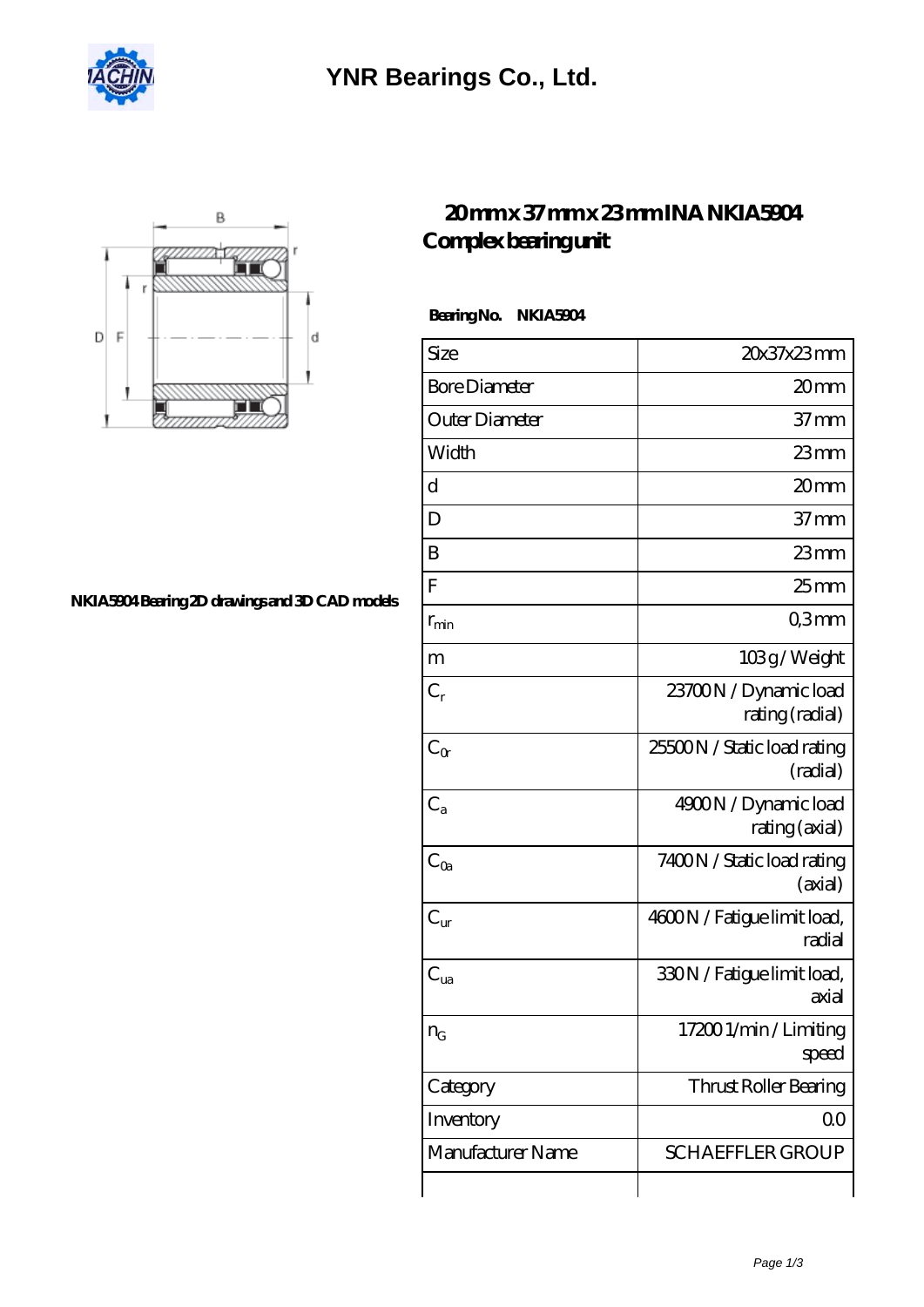

## **[YNR Bearings Co., Ltd.](https://m.alatheia-medical.com)**

| Minimum Buy Quantity       | N/A                                                                                                                                                                                                                           |
|----------------------------|-------------------------------------------------------------------------------------------------------------------------------------------------------------------------------------------------------------------------------|
| Weight / Kilogram          | Q <sub>1</sub>                                                                                                                                                                                                                |
| Product Group              | <b>BOO234</b>                                                                                                                                                                                                                 |
| Rolling Element            | Combination - Needle<br>Roller and Thrust Ball<br>Bearing                                                                                                                                                                     |
| Self Aligning              | No                                                                                                                                                                                                                            |
| Component Description      | Roller Assembly plus<br>Raceways                                                                                                                                                                                              |
| Thrust Bearing             | Yes                                                                                                                                                                                                                           |
| Single or Double Direction | Single Direction                                                                                                                                                                                                              |
| <b>Banded</b>              | No                                                                                                                                                                                                                            |
| Cage Material              | Steel                                                                                                                                                                                                                         |
| Precision Class            | ABEC 1   ISO PO                                                                                                                                                                                                               |
| Long Description           | 20MM Bore 1; 20MM Bore<br>2; 37MM Outside Diameter;<br>23MM Height;<br>Combination - Needle<br>Roller and Thrust Ball<br>Bearing, Single Direction;<br>Not Self Aligning, Not<br>Banded; Steel Cage; ABEC 1<br>ISO PO, Roller |
| Inch - Metric              | Metric                                                                                                                                                                                                                        |
| Category                   | Thrust Roller Bearings                                                                                                                                                                                                        |
| <b>UNSPSC</b>              | 31171537                                                                                                                                                                                                                      |
| Harmonized Tariff Code     | 8482.8000.40                                                                                                                                                                                                                  |
| Noun                       | Bearing                                                                                                                                                                                                                       |
| Keyword String             | Combination                                                                                                                                                                                                                   |
| Manufacturer URL           | http://www.ina.com                                                                                                                                                                                                            |
| Manufacturer Item Number   | NKIA5904                                                                                                                                                                                                                      |
| Weight/LBS                 | 0227                                                                                                                                                                                                                          |
| Bore 1                     | Q787 Inch   20 Millimeter                                                                                                                                                                                                     |
| Outside Diameter           | 1.457 Inch   37 Millimeter                                                                                                                                                                                                    |
| Height                     | Q906Inch   23 Millimeter                                                                                                                                                                                                      |
| Bore 2                     | Q787 Inch   20 Millimeter                                                                                                                                                                                                     |